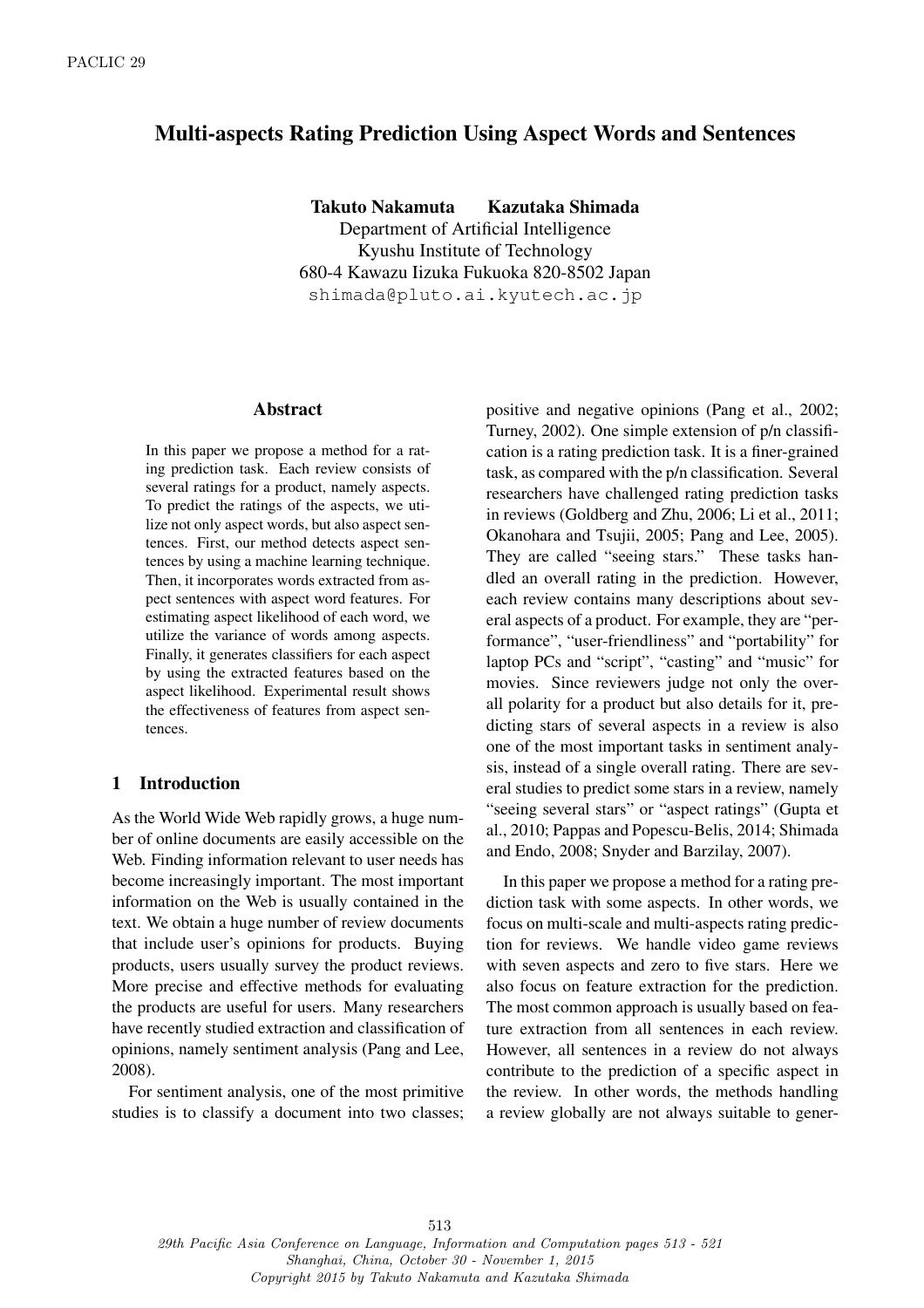ate a model for rating prediction. In addition, Pang and Lee (2004) mentioned that classifying sentences in documents into subjective or objective was effective for p/n classification. In a similar way, for the aspect rating tasks, aspect identification of each sentence and use of aspect sentences for feature extraction might contribute to the improvement for rating prediction. Therefore, the proposed method identifies the aspect of each sentence in each review first. Then, it extracts features for prediction models of seven aspects from all sentences and aspect sentences, on the basis of the variance of words. Finally, it generates prediction models based on Support Vector Regression (SVR) for seven aspects.

# 2 Related work

Snyder and Barzilay (2007) have proposed a method for multiple aspect ranking using the good grief algorithm. The method utilized the dependencies among aspect ratings to improve the accuracy. Gupta et al. (2010) also have reported methods for rating prediction. They discussed several features and methods for a restaurant review task. They also modified the method based on rating predictors and different predictors for joint assignment of ratings. These methods did not always focus on aspects of each word in reviews.

Shimada and Endo (2008) have proposed a method based on word variance for seeing several stars. They focused on aspect likelihood of each word. The basic idea of our method in this paper is also based on the variance of words in each aspect. However, they computed the variance from all sentences in reviews. On the other hand, our method also focuses on aspect sentences for the computation of the word variance. Pappas and Popescu-Belis (2014) have proposed a method using multiple-instance learning for aspect rating prediction. Their method estimated the weight of each sentences for the prediction. The weights led to the explanation of each aspect. They estimated the aspect weights of each sentence directly in their model. On the other hand, our method identifies the aspect of each sentence by using a machine learning method separately.



Figure 1: The outline of our method.

# 3 The proposed method

In this section, we explain the proposed method. Figure 1 shows the outline of our method. It consists of two parts; aspect identification of sentences and estimation of aspect likelihood of words. First, our method identifies the aspects of each sentence in reviews. Then, it estimates aspect likelihood of each word for each aspect, namely aspect words and the weight for each aspect, from aspect sentences and all sentences in reviews. Finally, it generates classifiers for each aspect by using the extracted features based on the aspect likelihood.

## 3.1 Target data

There are many review documents of various products on the Web. In this paper we handle review documents about video games. Figure 2 shows an example of a review document. The review documents consist of evaluation criteria, their ratings, positive opinions (pros text), negative opinions (cons text) and comments (free text) for a video game. The number of aspects, namely evaluation criteria, is seven: "Originality (o)", "Graphics (g)", "Music (m)", "Addiction (a)", "Satisfaction (s)", "Comfort (c)", and "Difficulty (d)". The range of the ratings, namely stars, is zero to five points.

We extract review documents from a Web site<sup>1</sup>. The site establishes a guideline for contributions of reviews and the reviews are checked on the basis of the guideline. As a result, the reviews unfitting for

<sup>1</sup>http://ndsmk2.net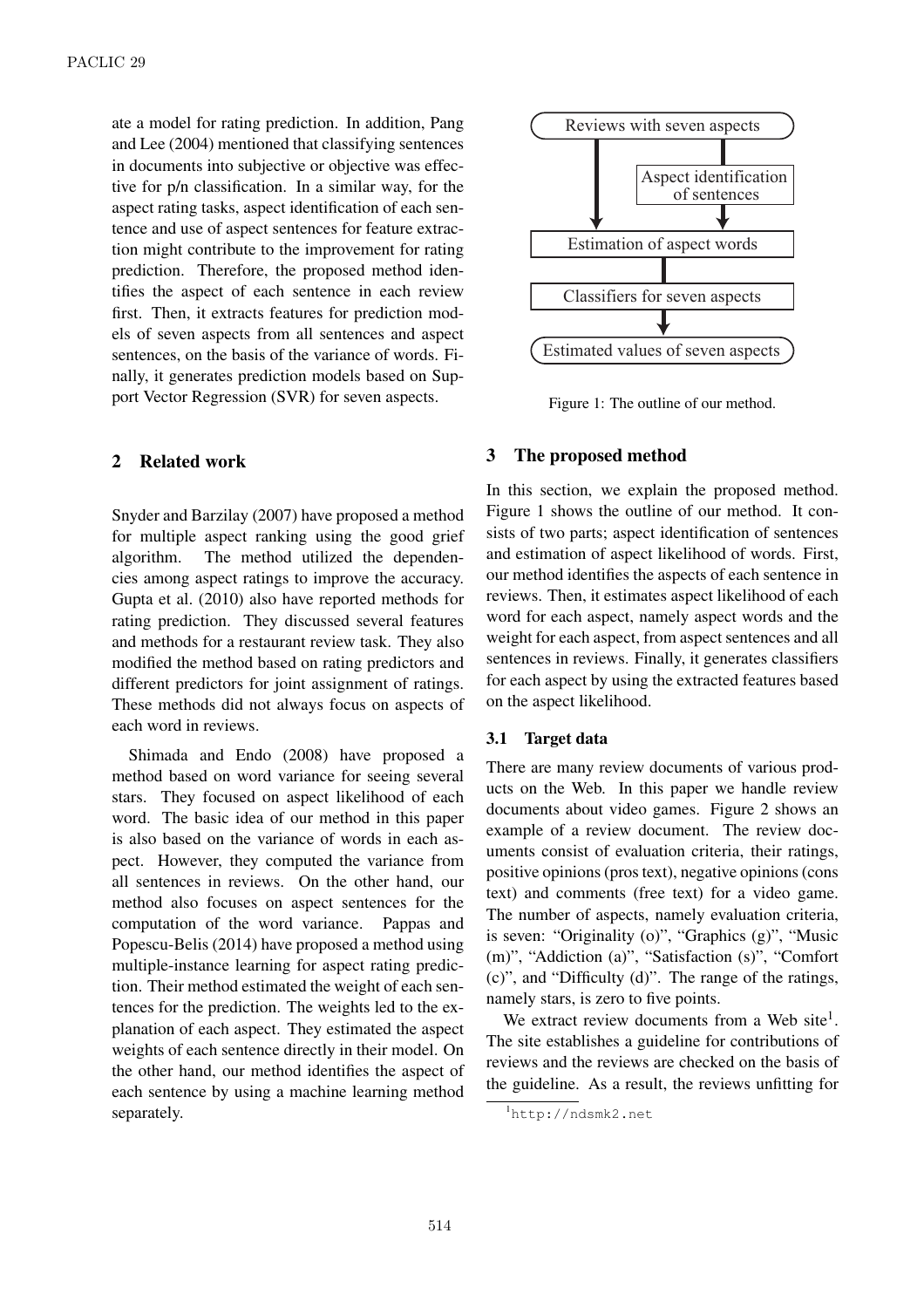

Figure 2: An example of a review document.

the guideline are rejected. Therefore the documents on the site are good quality reviews.

# 3.2 Aspect identification

First, we identify the aspects of sentences in reviews. For the purpose, we need to construct a aspectsentence corpus. One annotator detects an evaluative expression from reviews. Then, the annotator selects not only sentences but also short phrases as the evaluative expression. Next, the annotator gives the annotation tags to the detected expression. The annotation tag consists of the polarity and the aspect. Some sentences contain multiple aspect tags. Figure 3 shows examples of the annotation.

We apply a simple machine learning approach with BOW features for the identification process. We employ Support Vector Machine (SVM) as the machine learning approach (Vapnik, 1995). We use nouns, adjectives and adverbs as features for SVM. The feature vector is as follows:

$$
f=\{w^{a}_{1},w^{a}_{2},...,w^{a}_{n_{a}},w^{c}_{1},...w^{c}_{n_{c}},...,w^{s}_{1},...w^{s}_{n_{s}}\}
$$

where  $w^x$  denotes a word  $w$  in an aspect  $x$ , and *x* ∈ {*a, c, d, g, m, o, s*} (See Section 3.1). *n<sub>x</sub>* denotes the number of words appearing in an aspect *x*.



Figure 3: Examples of aspect annotation of sentences.

The vector value of a word is computed as follows:

$$
val(asp_i, w_j) = \frac{num_{ij}}{sent(asp_i)}
$$
 (1)

where  $num_{ij}$  and  $sent(asp_i)$  denote the frequency of a word  $w_j$  in an aspect  $asp_i$  and the number of sentences belonging to an aspect *asp<sup>i</sup>* , respectively. This is a normalization process because the numbers of sentences belonging to each aspect are nonuniform. We generate seven classifiers for seven aspects using the features and values; the classifier for the aspect "Addiction (a)" or not, the classifier for the aspect "Comfort (c)" or not, and so on. Figure 4 shows the aspect identification process<sup>2</sup>. We use the  $SVM<sup>light</sup>$  package<sup>3</sup> with all parameters set to their default values (Joachims, 1998).

## 3.3 Rating prediction

Removing non-informative text from training data leads to the improvement of the accuracy (Fang et al., 2010). In this task, a word does not always contribute to all aspects. A word usually relates to one or two aspects. Therefore, estimating a relation between a word and each aspect is the most important task for the rating prediction. It improves the performance.

We introduce a variance-based feature selection proposed by (Shimada and Endo, 2008) into this process. They obtained small improvement in terms of an error rate by using the variance-based feature selection. The basic idea is to extract words appearing frequently with the same point (stars) regarding

 $2$ Note that the method does not estimate the polarity, namely positive or negative, in this process.

<sup>3</sup>http://svmlight.joachims.org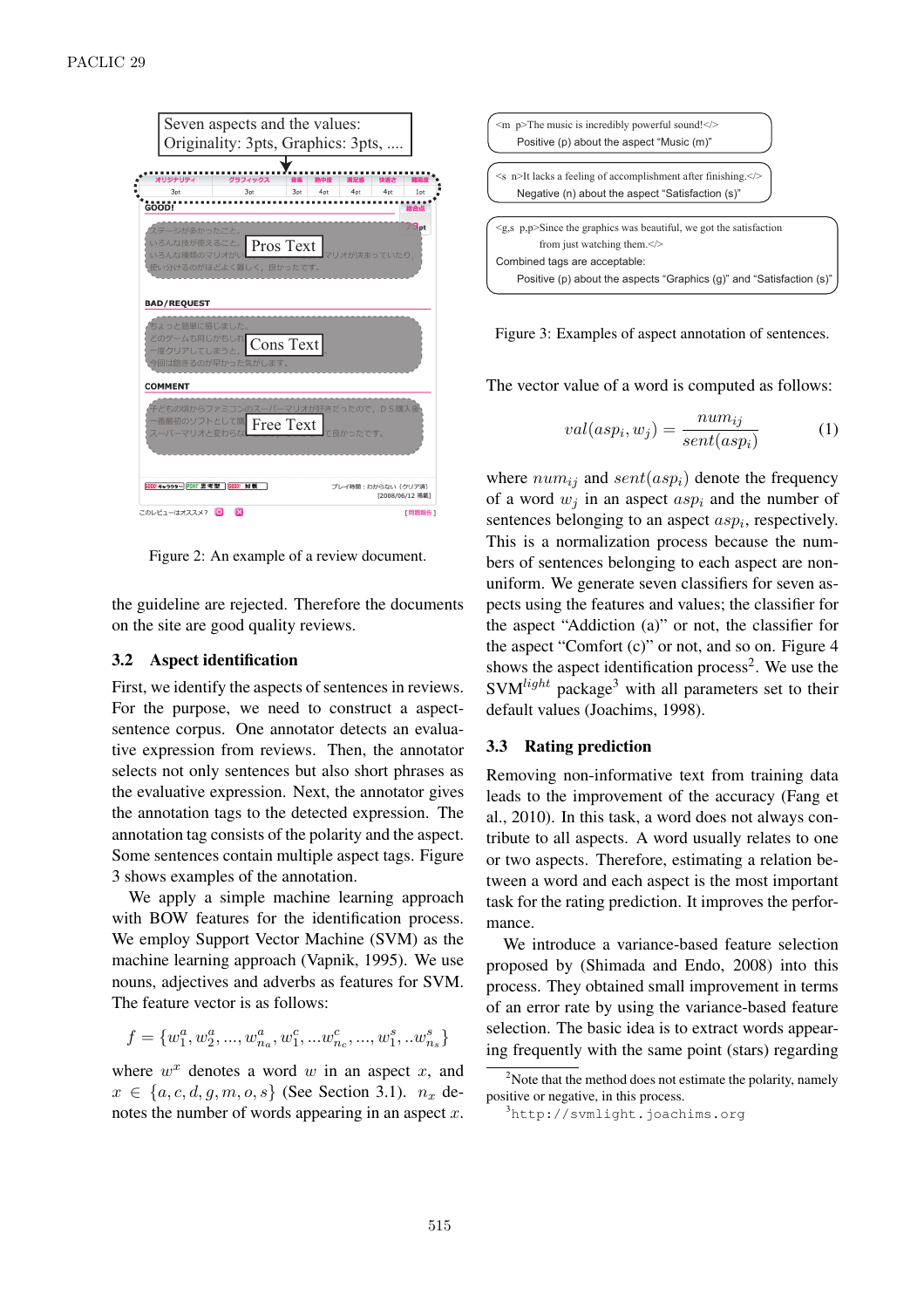

Figure 4: The sentence-aspect identification.

an evaluation criterion (aspect). It is computed as follows:

$$
var(w_{a_j}) = \frac{1}{m} \sum_{i=0, w \in r_i}^{n} (real(r_i, a_j) - ave(w_{a_j}))^2
$$
\n(2)

where  $a_j$  is an aspect. *m* and *n* are the document frequency (*df*) of a word *w* and the number of documents respectively.  $real(r_i, a_j)$  and  $ave(w_{a_j})$  are the actual rating of  $a_j$  in  $r_i$  and the average score of *w* for  $a_j$ . We use *w* of which the *var* is a threshold or less.

We apply the variance-based feature selection to aspect sentences extracted in Section 3.2 and all sentences in pros and cons text areas<sup>4</sup>. We use MeCab for the morphological analysis<sup>5</sup>. We select words belonging to "noun", "adjective" and "adverb". Finally, we extract words as features on the basis of the word frequency (*freq*) and the value *var*. In addition, we distinguish words in the pros text areas and the cons text areas. In other words, for a word  $w_i$ , a word in the pros text areas is  $w_i^p$ *i* and a word in the cons text areas is  $w_i^c$ . Besides, we distinguish words from all sentences  $(w_i^{x^{al}})$  $i^{x^{ai}}$ ) and aspect-sentences  $(w_i^{x^{ap}})$  $j^{x^{ap}}$ ). *i* and *j* are the numbers of

words from all sentences and aspect-sentences, respectively. A vector of an aspect *y* for a review *x* is as follows:

$$
r_{xy} = \{w_1^{p^{al}}, w_2^{p^{al}}, \dots, w_i^{p^{al}}, w_1^{c^{al}}, w_2^{c^{al}}, \dots, w_i^{c^{al}},
$$
  

$$
w_1^{p^{ap}}, w_2^{p^{ap}}, \dots, w_j^{p^{ap}}, w_1^{c^{ap}}, w_2^{c^{ap}}, \dots, w_j^{c^{ap}}\}
$$

We apply the vector into a machine learning approach. In this paper, we employ a linear support vector regression (SVR). This is one of straightforward methods for this task. Related studies also used SVR for the rating inference task (Okanohara and Tsujii, 2005; Pang and Lee, 2005; Shimada and Endo, 2008). We generate seven classifiers for seven aspects using the selected features. We also use the SVM*light* for SVR.

#### 4 Experiment

In this section, we describe two experiments about the aspect identification of sentences and the rating prediction. For the rating prediction, we evaluate the effectiveness of the aspect-sentences.

#### 4.1 Aspect identification

The annotated corpus for the aspect identification consisted of 4719 sentences. Table 1 shows the distribution of aspects<sup>6</sup>. The table shows that there were large differences among aspects. Machine learning with unbalanced data usually leads to generation of a wrong classifier. Therefore, we adjusted the number of sentences in the training data (*uses*) for each classifier by using the following equation.

$$
use_s(asp_i, asp_j) = real_s(asp_j) \times \frac{real_s(asp_i)}{all_s - real_s(asp_i)}
$$
  
(3)

where  $asp_i$  and  $asp_j$  denote the target aspect and the others, respectively.  $real_s(asp_j)$  denotes the number of sentences of an aspect *asp<sup>j</sup>* and *all<sup>s</sup>* is the number of sentences in the corpus, 4719 in this experiment. The instance about Addiction (a) is shown in Table 2. Since the number of sentences in the Addiction (a),  $asp<sub>i</sub>$ , was 429, the sum of the others was 427.

We evaluated our method with 10-fold cross validation. The criteria are the precision, recall and Fvalue. Table 3 shows the experimental result. The

<sup>&</sup>lt;sup>4</sup>We ignore sentences in the free text area in Fig. 2.

<sup>5</sup>http://mecab.googlecode.com/svn/trunk/ mecab/doc/index.html

 $6$ Note that more than half of sentences in the corpus contained two or three aspects.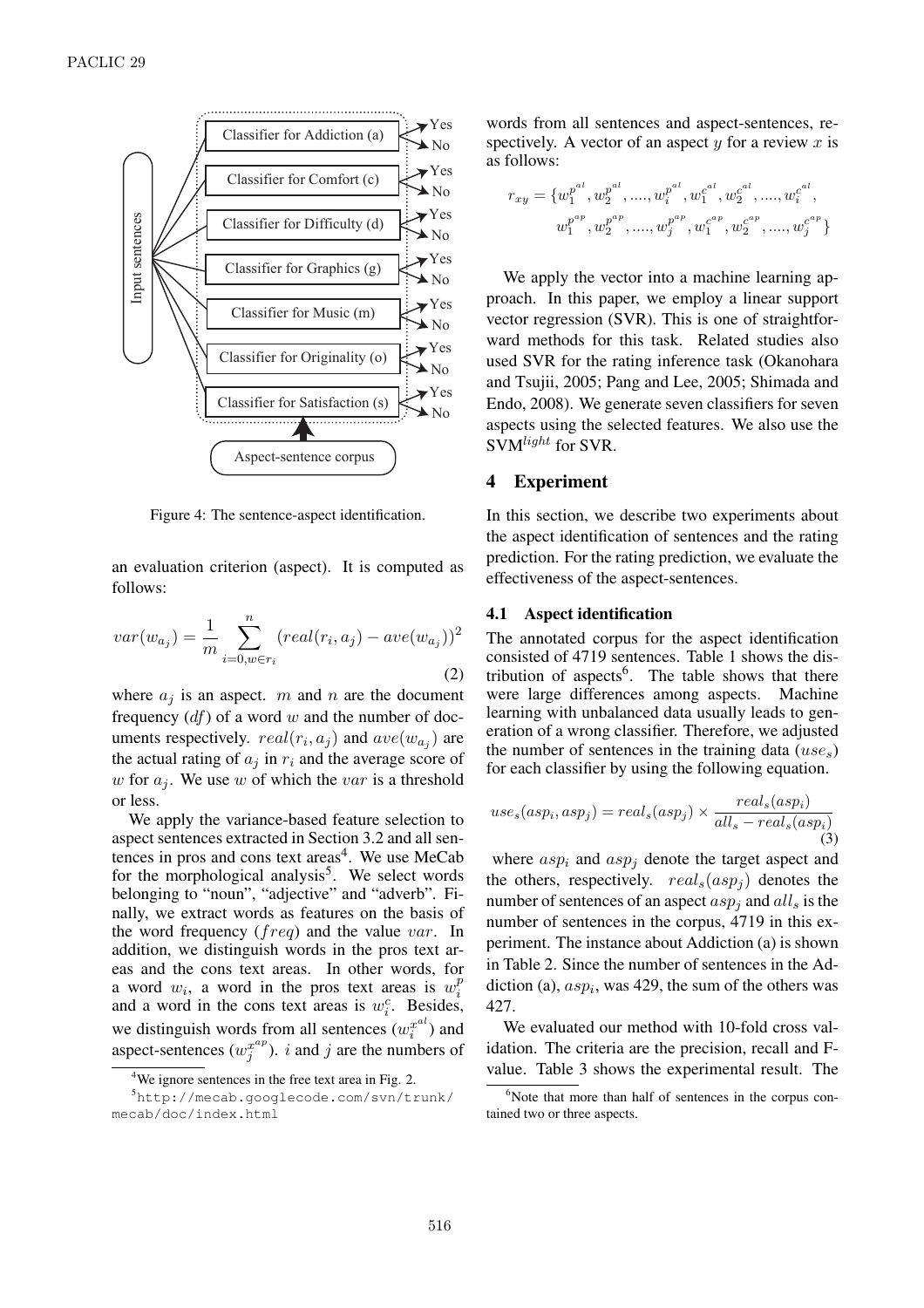| Aspect           | # of sentences |
|------------------|----------------|
| Addiction (a)    | 429            |
| Comfort (c)      | 354            |
| Difficulty (d)   | 353            |
| Graphics $(g)$   | 230            |
| Music $(m)$      | 258            |
| Originality (o)  | 2339           |
| Satisfaction (s) | 2252           |

Table 1: The aspects and the number of sentences.

| Aspect                        | Original | Training         |     |
|-------------------------------|----------|------------------|-----|
| Addiction (a)                 | 429      | 429              |     |
| Comfort (c)                   | 354      | 26               |     |
| Difficulty (d)                | 353      | 26               |     |
| Graphics (g)                  | 230      | 17               | 427 |
| $\overline{\text{Music}}$ (m) | 258      | 19               |     |
| Originality (o)               | 2339     | $\overline{173}$ |     |
| Satisfaction (s)              | 2252     | 166              |     |

Table 2: Downsized and adjusted training data for Addiction (a)

aspects "Originality" and "Satisfaction" obtained comparatively higher accuracy rates because they consisted of sufficient training data. Sentences of the aspect "Graphics" tended to contain direct expressions related to graphics, such as "beautiful." In addition, they were usually simple sentences; "The graphics are ... ." The aspect identification about the aspects "Addiction", "Comfort" and "Difficulty" were difficult tasks. In comparison with the aspect "Graphics", sentences of these aspects did not always contain direct expressions; e.g., "I play this game every day" for "Addiction", "There are many situations about pressing A when I need to push B" for "Comfort", and "The enemy in the water area is too clever" for "Difficulty." This was one reason that the recall rates of them were extremely low, as compared with others. It is difficult to identify these aspects correctly, especially with a small dataset.

## 4.2 Rating prediction

Next, we evaluated our method for the rating prediction. We prepared three different sizes of training data; (ds1) 933 reviews about 7 games, (ds2) 2629 reviews about 37 games and (ds3) 3464 re-

| Aspect           | Precision | Recall | F-value |
|------------------|-----------|--------|---------|
| Addiction (a)    | 0.941     | 0.186  | 0.310   |
| Comfort $(c)$    | 0.772     | 0.249  | 0.377   |
| Difficulty (d)   | 0.738     | 0.272  | 0.398   |
| Graphics $(g)$   | 0.890     | 0.630  | 0.738   |
| Music (m)        | 0.404     | 0.353  | 0.377   |
| Originality (o)  | 0.805     | 0.559  | 0.660   |
| Satisfaction (s) | 0.746     | 0.562  | 0.641   |
| Average          | 0.756     | 0.402  | 0.525   |

Table 3: The experimental result of aspect identification.

views about 44 games. They were balanced data sets. In other word, each data set contained reviews about products with high and low scores uniformly. These data sets did not contain any reviews that were used in the aspect identification of sentences in Section 4.1. For the determination of the thresholds about the aspect likelihood *var* and the word frequency (*freq*) in Section 3.3, we also prepared the development data set consisting of 76 reviews. If we set high thresholds for them, we might obtain features with high confidence about each aspect. However, too thigh thresholds usually generate a zerovector, which does not contain any features. We estimated these thresholds, which did not generate a zero-vector, from the development data. In this experiment, *var* and *freq* for all sentences were less than 1.5 and more then 3, and *var* and *freq* for aspect-sentences were less than 0.5 and more than 4, respectively.

We evaluated our method with the leave-one-out cross-validation for the three data sets. The criterion for the evaluation was the mean squared error (MSE).

$$
MSE_j = \frac{1}{n} \sum_{i=1}^{n} (out(d_{ij}) - real(d_{ij}))^2
$$
 (4)

where *i* and *j* denote a review and an aspect in the review respectively. *out* and *real* are the output of a method and the actual rating in a review respectively. We converted the outputs of the SVR into integral value with half adjust because it was continuous. The MSE is one of important criteria for the rating inference task because not all mistakes of estimation with the methods are equal. For example, assume that the actual rating of a criterion is 4.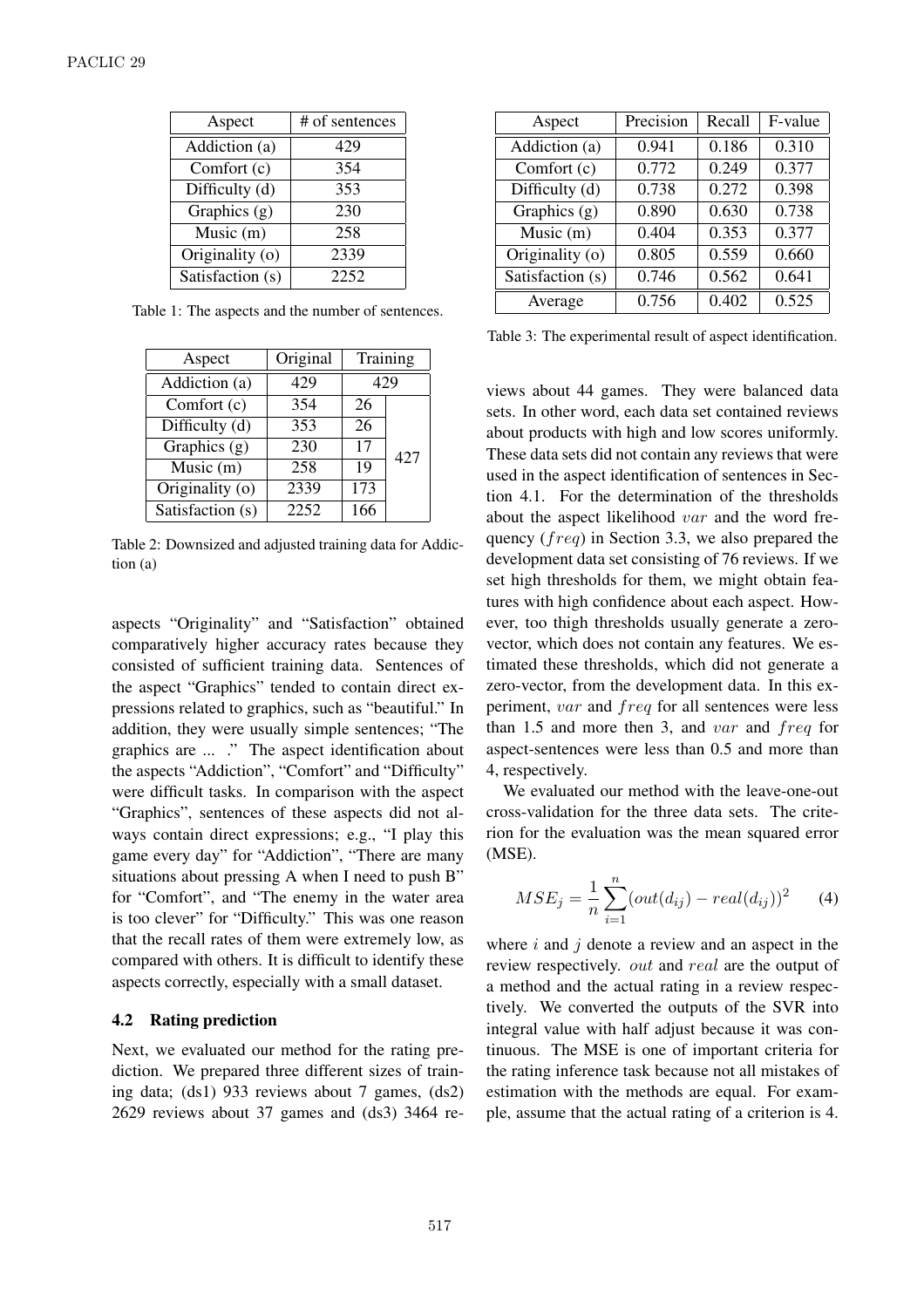| Aspect           | data (ds1)      |          | data (ds2)      |          | data (ds2)      |          |
|------------------|-----------------|----------|-----------------|----------|-----------------|----------|
|                  | <b>Baseline</b> | Proposed | <b>Baseline</b> | Proposed | <b>Baseline</b> | Proposed |
| Addiction (a)    | 1.146           | 1.047    | 1.203           | 1.054    | 1.288           | 1.068    |
| Comfort $(c)$    | 0.887           | 0.881    | 0.975           | 0.944    | 0.980           | 0.901    |
| Difficulty (d)   | 0.855           | 0.856    | 0.888           | 0.872    | 0.864           | 0.866    |
| Graphics $(g)$   | 0.704           | 0.674    | 0.693           | 0.644    | 0.711           | 0.677    |
| Music $(m)$      | 0.665           | 0.654    | 0.719           | 0.666    | 0.715           | 0.671    |
| Originality (o)  | 0.770           | 0.772    | 0.757           | 0.766    | 0.789           | 0.759    |
| Satisfaction (s) | 1.296           | 1.110    | 1.210           | 1.036    | 1.266           | 1.055    |
| Average          | 0.903           | 0.856    | 0.921           | 0.854    | 0.944           | 0.857    |

Table 4: The experimental result of the rating prediction.

In this situation, the mistake of estimating it as 3 is better than the mistake of estimating it as 1.

We compared our method<sup>7</sup> with a baseline. The baseline did not use any aspect-sentence information. In other words, it was based on (Shimada and Endo, 2008). Table 4 shows the experimental result. Our method outperformed the baseline for all data sets. The improvements were 0.047 (approximately 5% on the error rate) for the data (ds1), 0.066 (approximately 7% on the error rate) for the data (ds2) and 0.087 (approximately 9% on the error rate) for the data  $(ds3)$ . For the data  $(ds2)$  and  $(ds3)$ , our method yielded significant differences at *p <* 0*.*05 by t-test. The results show the effectiveness of the aspect identification of sentences and the feature extraction based on the aspect-sentences. In addition, the MSE values on the proposed method were stable although those on the baseline decreased when the size of the data set was changed. This result show the proposed method is robust in the case that noise in training data increases.

#### 4.3 Discussion

A review does not always consist of sentences related to all aspects. Reviews often do not contain any sentences related to an aspect. Gupta et al. (2010) reported that only 62% of user given ratings have supporting text for ratings of the aspects in their review data. In (Shimada and Endo, 2008), it was approximately 75% in their dataset, which was similar to our dataset. Therefore, we computed the content rate of aspect-sentences in each data set. The rate is computed by

$$
CR = \frac{NumAspRev}{NumRev}
$$
 (5)

where *NumAspRev* denotes the number of reviews which contain identified aspect-sentences. *NumRev* is the number of reviews about an aspect in the data set.

We computed the CR values for the three data sets and the development data. Table 5 shows the CR values of all aspects on each data set. The CR values on the development data was a kind of oracle situation because the sentences in the data were annotated by human. From the CR on the development in Table 5, approximately 30% of reviews in our data set were missing the textual support for some aspects in the reviews. This is one reason that the MSE values in Section 4.2 were not sufficient. In other words, owing to lack of textual information, the aspect rating prediction is essentially a difficult task.

The CR values of the aspects "Addiction", "Comfort" and "Difficulty" on the three test data set were lower than the development data. The accuracy of the aspect identification in Table 3 shows a similar trend. On the other hand, the CR of the aspect "Music" was too high, as compared with the development data. This was caused by the low precision rate of the aspect identification (also see Table 3). To improve the accuracy of the aspect identification leads to the improvement of the rating prediction. The improvement of these recall and precision rates for these aspects is one of the important tasks.

As you can see from Table 5, the rating prediction

 $7$ Note that the method used the aspect-sentences identified automatically in the previous section. They were not oracle data.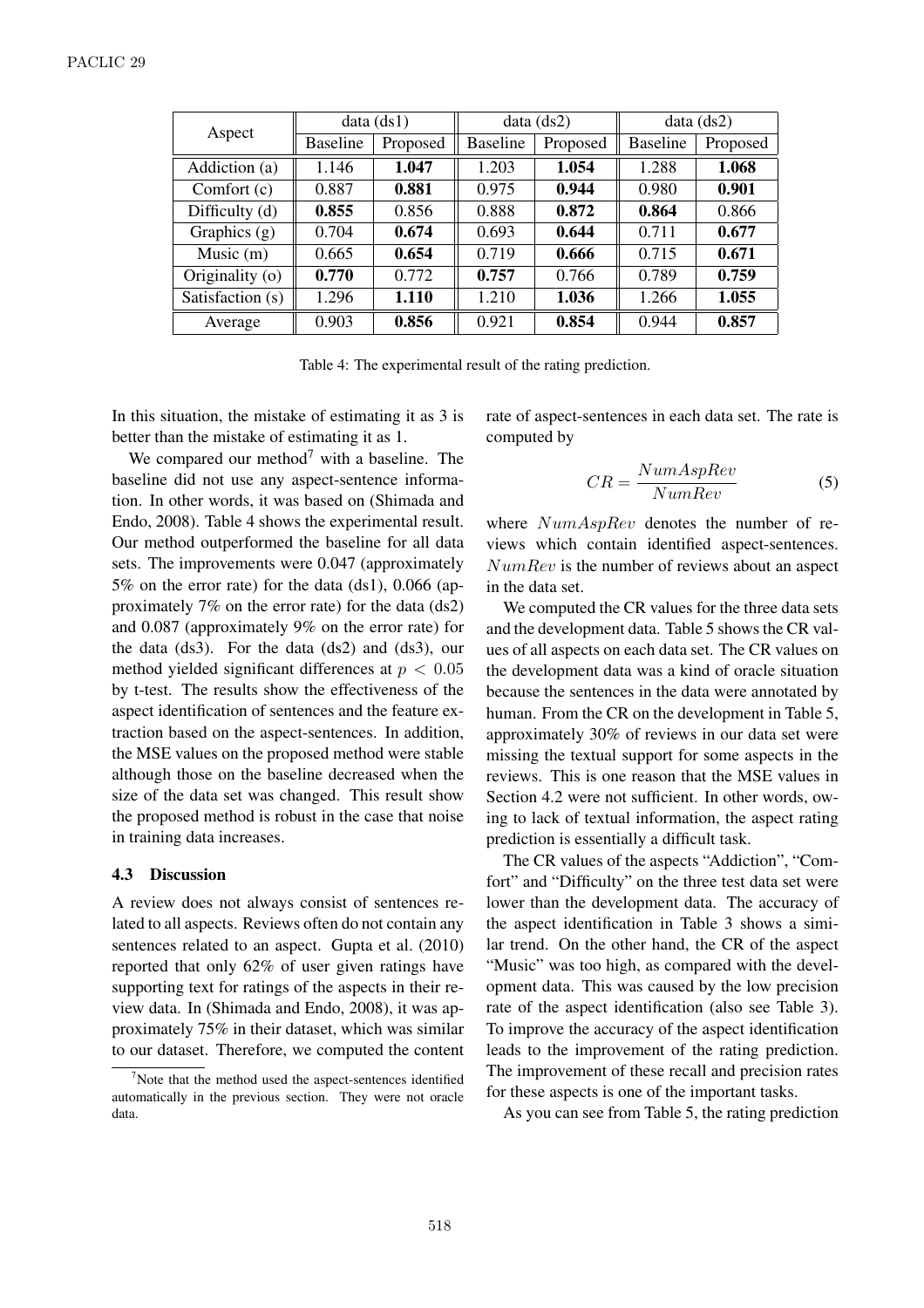| Aspect           | development | data (ds1) | data (ds2) | data(ds3) |
|------------------|-------------|------------|------------|-----------|
| Addiction (a)    | 0.750       | 0.330      | 0.340      | 0.337     |
| Comfort (c)      | 0.934       | 0.229      | 0.307      | 0.287     |
| Difficulty (d)   | 0.631       | 0.227      | 0.231      | 0.232     |
| Graphics $(g)$   | 0.408       | 0.410      | 0.426      | 0.424     |
| Music $(m)$      | 0.237       | 0.478      | 0.477      | 0.479     |
| Originality (o)  | 0.961       | 0.927      | 0.961      | 0.968     |
| Satisfaction (s) | 0.961       | 0.912      | 0.954      | 0.958     |
| Average          | 0.697       | 0.502      | 0.528      | 0.526     |

Table 5: The content rate of aspect-sentences.

in the proposed method used only approximately 50% of the identified aspect-utterances. Moreover, 25% of sentences in the aspect identification were wrong (see the average precision rate in Table 3). Despite the fact that the input data of the rating prediction contained many mistakes, the proposed method with aspect-sentences outperformed the baseline without aspect-sentences. The result shows that the aspect-sentences are essentially effective to predict aspect ratings even if they contain misrecognized data. If the accuracy of the aspect identification is improved, the accuracy of the rating prediction is also improved. Therefore, the improvement of the aspect identification is the most important future work. The identification task in our study is a multi-label classification problem. Applying multi-label learning such as (Zhang and Zhou, 2007) to the task is one of the most interesting approaches although we used a binary classifier based on SVMs. Another problem in the identification task was the unbalance data. As we mentioned in Section 4.1, we handled this problem by adjusting the number of sentences in the training data. Under such circumstances, Complement Naive Bayes (CNB) (Rennie et al., 2003) is often effective. Applying this method to the task is interesting. Besides, we applied a classification method in the identification task. The recall rate was not sufficient. An extraction approach based on bootstrapping (Etzioni et al., 2004; Riloff and Jones, 1999), which uses the extracted aspectsentences as seeds, is also an interesting approach to obtain more aspect sentences in the data.

In this experiment, we used SVR to estimate the ratings in a document. The SVR is often utilized in rating inference tasks. However, Pang and Lee

(2005) have proposed a method based on a metric labeling formulation for a rating inference problem. The results of these studies denote that SVR is not always the best classifier for this task. Koppel and Schler (2006) have discussed a problem of use of regression for multi-class classification tasks and proposed a method based on optimal stacks of binary classifiers. Tsutsumi et al. (2007) have proposed a method based on the combination of several methods for sentiment analysis. We need to consider other methods for the improvement of the accuracy.

We estimated aspect likelihood based on a variance of each word. Kobayashi et al. (2004) have proposed a method to extract attribute-value pairs from reviews. The attributes relate to aspects in our work. Wilson et al. (2004) have proposed a method to classify the strength of opinions. Sentiment word dictionaries with aspects and strength are useful for the rating prediction. Besides, Kobayashi et al. (2005) have expanded their work with an anaphora resolution technique. To identify the aspect of a sentence more correctly, context information in reviews is also important.

In this paper, the aspects for the rating prediction are given. Yu et al. (2011) have proposed an aspect ranking method for reviews. They identified important product aspects automatically from reviews. Aspect mining is also interesting future work.

# 5 Conclusion

In this paper we proposed a multi-scale and multiaspects rating prediction method based on aspectsentences. The target reviews contained seven aspects with six rating points. Despite the fact that the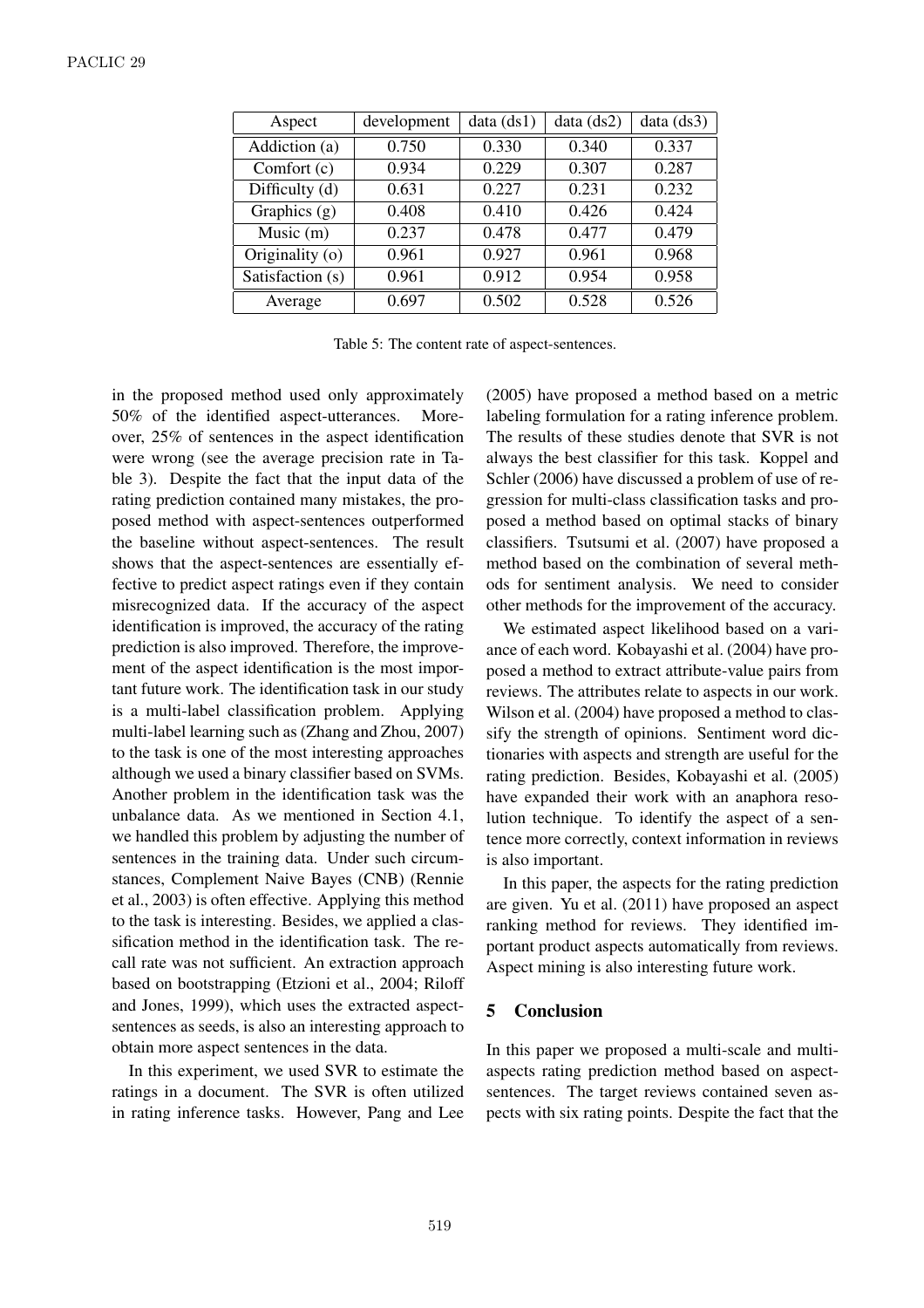input data of the rating prediction contained many mistakes, namely lack of 50% and misrecognition of 25%, the proposed method with aspect-sentences outperformed the baseline without aspect-sentences. The experimental results show the effectiveness of the aspect identification of sentences in reviews for the rating prediction. Therefore, the improvement of the aspect identification of sentences is the most important future work.

In this paper, we dealt with only predicting ratings in reviews. However, estimating relations between aspects and words is beneficial for many sentiment analysis tasks. Yu et al. (2011) reported that the extracted aspects improved the performance of a document-level sentiment classification. Applying the result and knowledge from the rating prediction in this paper to other tasks, such as summarization (Gerani et al., 2014; Shimada et al., 2011), is also interesting future work.

# References

- Oren Etzioni, Michael Cafarella, Doug Downey, Stanley Kok, Ana-Maria Popescu, Tal Shaked, Stephen Soderland, Daniel S. Weld, and Alexander Yates. 2004. Web-scale information extraction in knowitall (preliminary results). In *Proceedings of the 13th international conference on World Wide Web (WWW2004)*, pages 100–110.
- Ji Fang, Bob Price, and Lotti Price. 2010. Pruning noninformative text through non-expert annotations to improve sentiment classification. In *Coling 2010 Workshop: The People's Web Meets NLP: Collaboratively Constructed Semantic Resources*.
- Shima Gerani, Yashar Mehdad, Giuseppe Carenini, Raymond Ng, and Bita Nejat. 2014. Abstractive summarization of product reviews using discourse structure. In *Proceedings of the Conference on Empirical Methods in Natural Language Processing (EMNLP)*, pages 1602–1613.
- Andrew B. Goldberg and Xiaojin Zhu. 2006. Seeing stars when there aren't many stars: Graph-based semisupervised learning for sentiment categorization. In *Proceedings of the First Workshop on Graph Based Methods for Natural Language Processing*, pages 45– 52.
- Narendra Gupta, Giuseppe Di Fabbrizio, and Patrick Haffner. 2010. Capturing the stars: Predicting ratings for service and product reviews. In *Proceedings of the NAACL HLT 2010 Workshop on Semantic Search*, pages 36–43.
- Thorsten Joachims. 1998. Text categorization with support vector machines: Learning with many relevant features. In *European Conference on Machine Learning (ECML)*, pages 137–142.
- Nozomi Kobayashi, Kentaro Inui, Yuji Matsumoto, Kenji Tateishi, and Toshikazu Fukushima. 2004. Collecting evaluative expressions for opinion extraction. In *Proceedings of the First International Joint Conference on Natural Language Processing*, IJCNLP'04, pages 596–605.
- Nozomi Kobayashi, Ryu Iida, Kentaro Inui, and Yuji Matsumoto. 2005. Opinion extraction using a learning-based anaphora resolution technique. In *In The Second International Joint Conference on Natural Language Processing (IJCNLP)*, pages 175–180.
- Moshe Koppel and Jonathan Schler. 2006. The importance of neutral examples in learning sentiment. *Computational Intelligence*, 22(2):100–109.
- Fangtao Li, Nathan Liu, Hongwei Jin, Kai Zhao, Qiang Yang, and Xiaoyan Zhu. 2011. Incorporating reviewer and product information for review rating prediction. In *Proceedings of the Twenty-Second International Joint Conference on Artificial Intelligence - Volume Volume Three*, IJCAI'11, pages 1820–1825.
- Daisuke Okanohara and Jun'ichi Tsujii. 2005. Assigning polarity scores to reviews using machine learning techniques. In *Proceedings of the Second International Joint Conference on Natural Language Processing*, pages 314–325.
- Bo Pang and Lillian Lee. 2004. A sentimental education: Sentiment analysis using subjectivity summarization based on minimum cuts. In *Proceedings of the 42Nd Annual Meeting on Association for Computational Linguistics*, ACL '04, pages 271–278.
- Bo Pang and Lillian Lee. 2005. Seeing stars: Exploiting class relationships for sentiment categorization with respect to rating scales. In *Proceedings of the 43rd Annual Meeting on Association for Computational Linguistics*, ACL '05, pages 115–124.
- Bo Pang and Lillian Lee. 2008. Opinion mining and sentiment analysis. *Foundations and TrendsR in Information Retrieval*, 2.
- Bo Pang, Lillian Lee, and Shivakumar Vaithyanathan. 2002. Thumbs up? sentiment classification using machine learning techniques. In *Proceedings of the Conference on Empirical Methods in Natural Language Processing (EMNLP)*, pages 79–86.
- Nikolaos Pappas and Andrei Popescu-Belis. 2014. Explaining the stars: Weighted multiple-instance learning for aspect-based sentiment analysis. In *Proceedings of the 2014 Conference on Empirical Methods In Natural Language Processing (EMNLP)*, pages 455– 466.